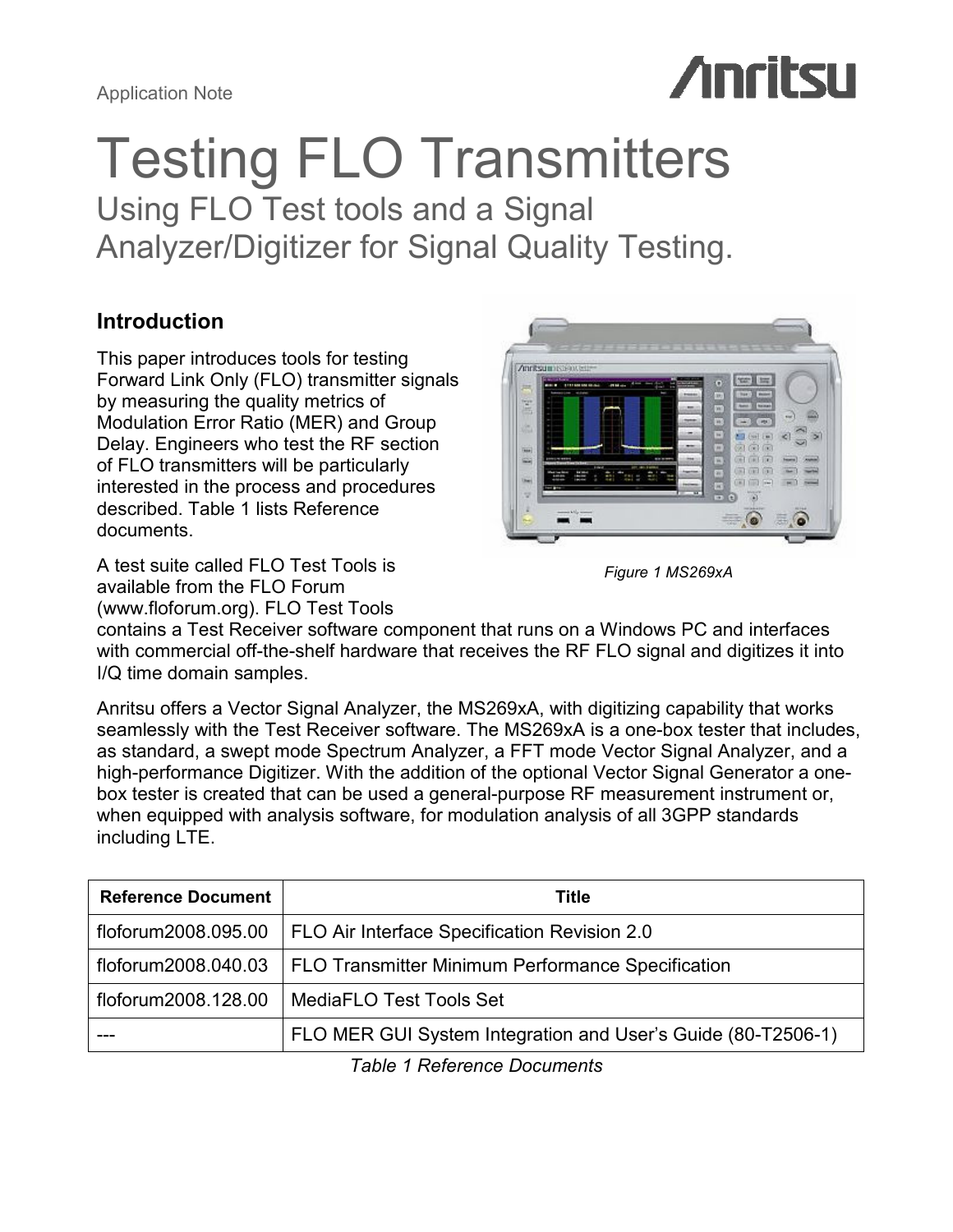# MER and Group Delay Measurements

Table 2 shows the Minimum Performance Specification (MPS) for both MER and Group Delay.

| <b>MPS Test Item</b>          | <b>Requirement</b>                                                                         |  |
|-------------------------------|--------------------------------------------------------------------------------------------|--|
| <b>Modulation Error Ratio</b> | Average MER $<$ 33dB                                                                       |  |
| <b>Group Delay</b>            | Maximum 1 $\mu s$ for $ f-fc  < 1840$ fsub<br>Maximum 3us for 1840fsub <  f-fc  < 2000fsub |  |

Table 2 MPS Tests

MER measures the signal-to-noise ratio of each subcarrier at the transmitter output. It is expressed as a single, composite figure of merit that indicates the quality of the transmit waveform. The MPS places an upper bound of 33 dB on the average measured MER.

Group Delay measures degradation of the FLO signal by transmitter filtering. The MPS dictates that group delay variation of up to 1 microsecond across the center 3680 subcarriers, and up to 3 microseconds across the band edges (first and last 160 subcarriers) is acceptable for the transmit filter.



Figure 2 Group Delay Specification

Figure 3 illustrates the interconnections used when testing a FLO transmitter using the MS269xA and the Test Receiver Software. The FLO Transmitter output connects to the Signal Analyzer input using an RF cable. A common 10 MHz frequency reference signal and 1 PPS GPS reference for Superframe timing is distributed to the FLO Transmitter and the Signal Analyzer.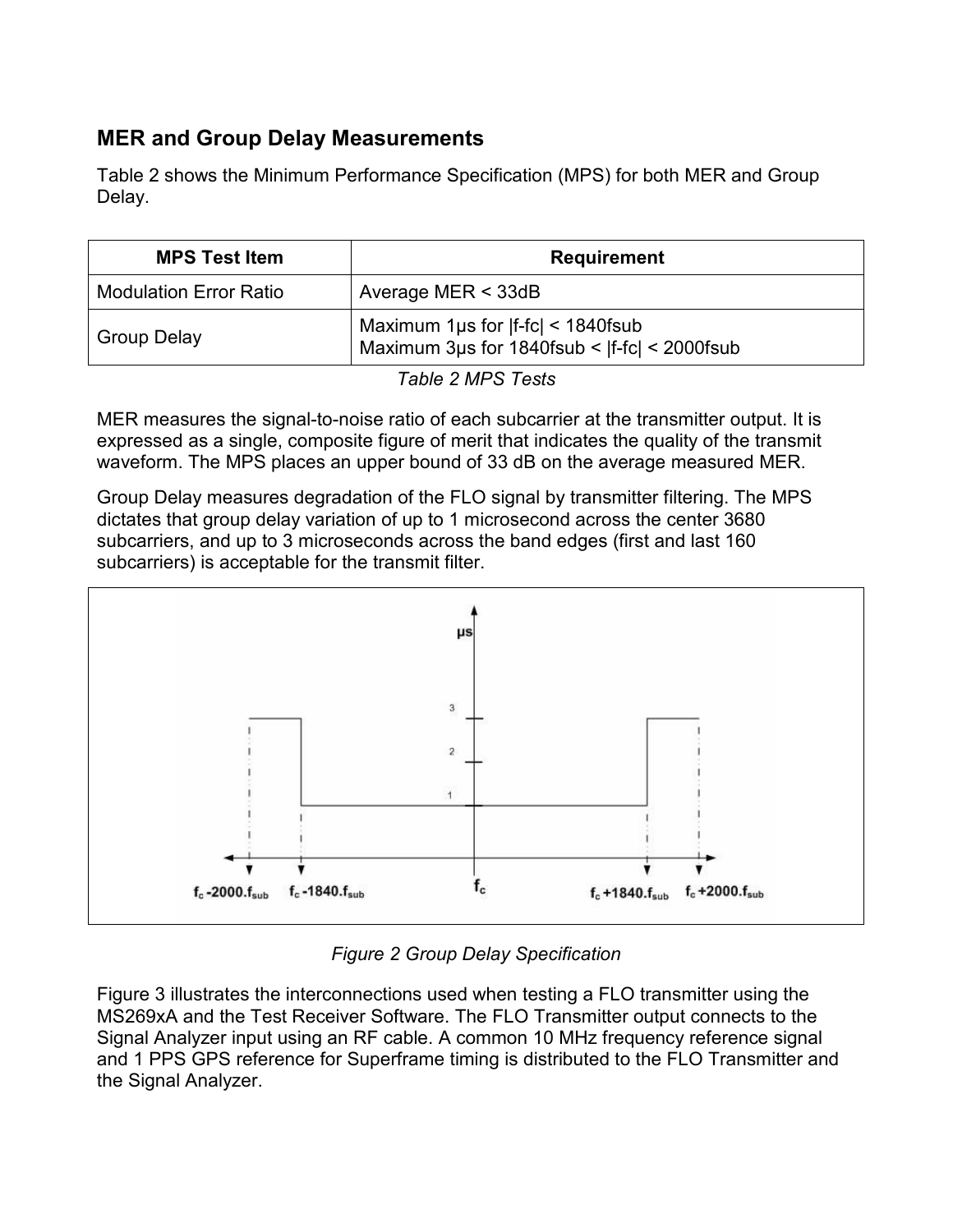

Figure 3 Test Setup

The FLO MER GUI commands the MS269xA to capture a one-second Superframe. The FLO waveform is digitized into IQ samples at the appropriate sample rate according to the bandwidth, shown in Table 3. After saving the IQ samples to a file and moving them to the PC running the FLO MER GUI, the FLO MER GUI processes the digitized file and reports the MER. Statistical analysis is included if multiple measurements and processing iterations are performed. Figure 4 and Figure 5 show screen shots of the digitizing process and the MER analysis window.

| <b>FLO Signal Bandwidth</b> | <b>Sampling Rate</b> |
|-----------------------------|----------------------|
| 5 MHz                       | 9.25 MHz             |
| 6 MHz                       | 11.1 MHz             |
| 7 MHz                       | 12.95 MHz            |
| 8 MHz                       | 14.8 MHz             |

Table 3 Sampling rate for FLO Bandwidths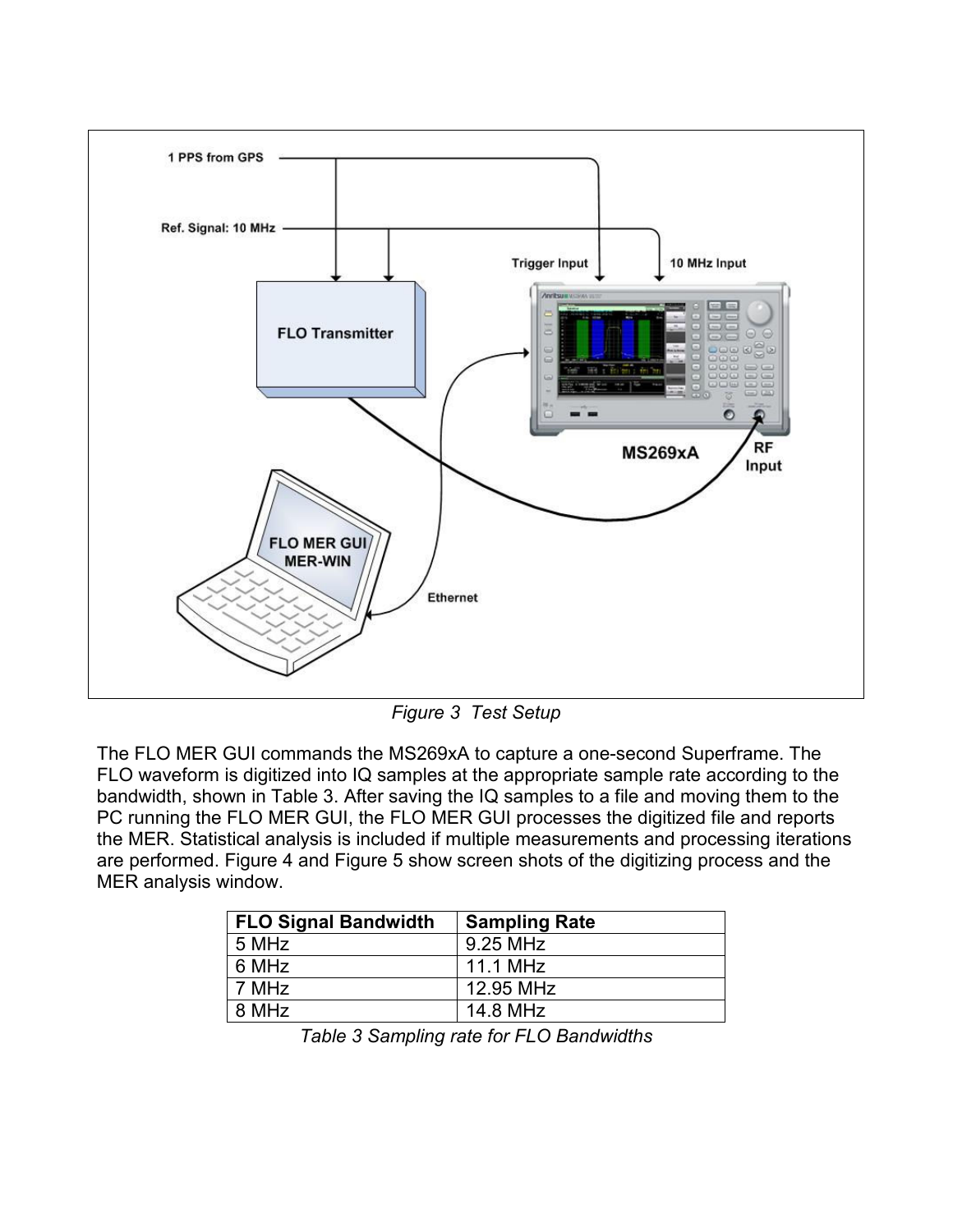

Figure 4 MS269xA digitizer capturing FLO signal.



Figure 5 MER analysis performed by the FLO MER GUI.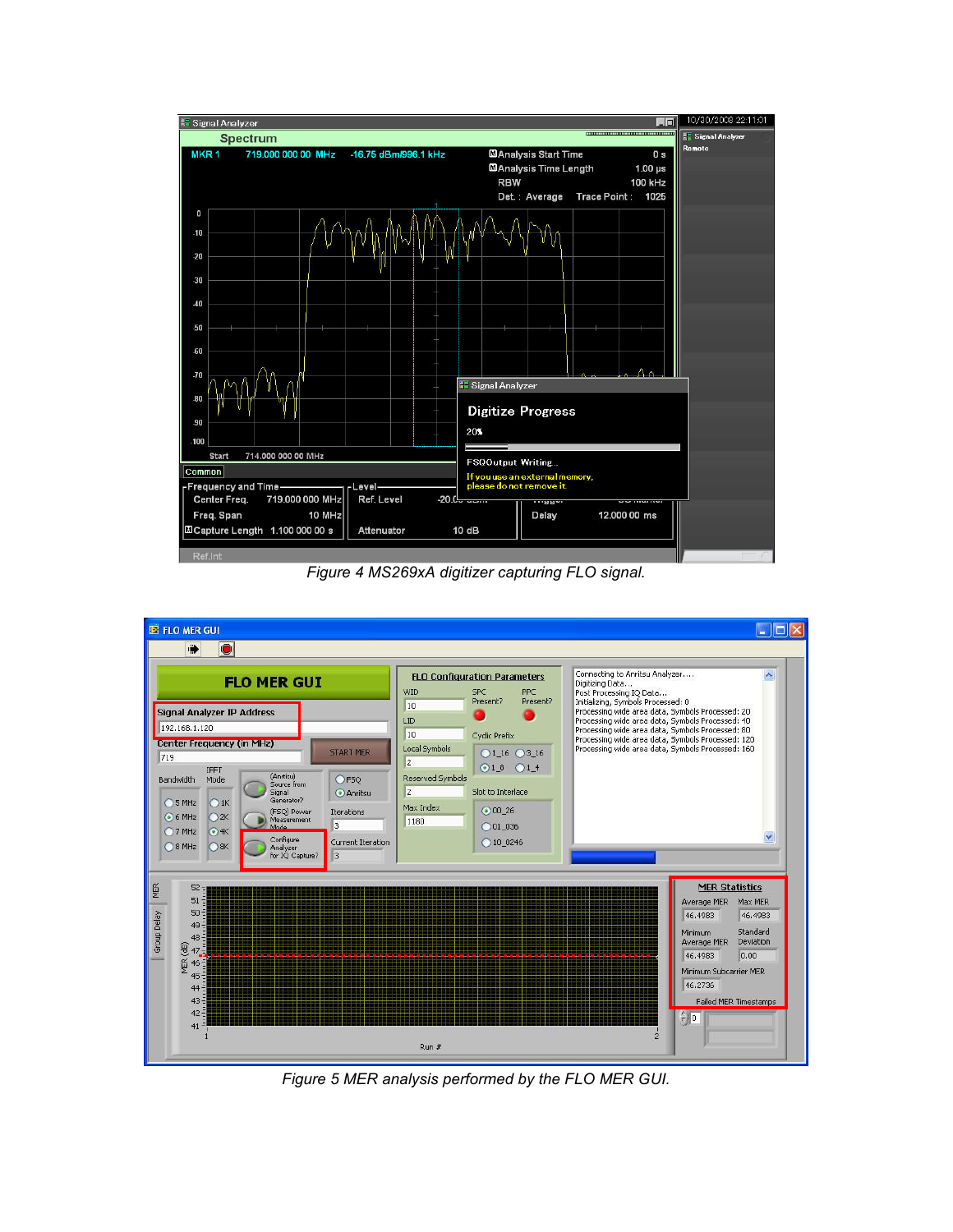# Transmitter Measurements using the MS269xA Signal Analyzer

In addition to acting as the digitizer for MER and Group Delay measurements, the MS269xA performs all traditional RF transmitter measurements, most with the press of a single button.

- Spectrum Analysis
- Channel Power
- Occupied Bandwidth
- Adjacent Channel Leakage Ratio (ACLR)
- Spurious Emissions
- Spectrogram
- Power vs. Time
- CCDF
- Phase Noise

# Conclusion

The MS269xA is a versatile one-box tester that includes Spectrum Analyzer and Signal Analyzer functions useful for RF transmitter characterization. The standard digitizer capability functions seamlessly with the FLO Test Tools to perform measurements of MER and group delay making it an ideal choice for measuring the quality metrics for FLO transmitter signals.